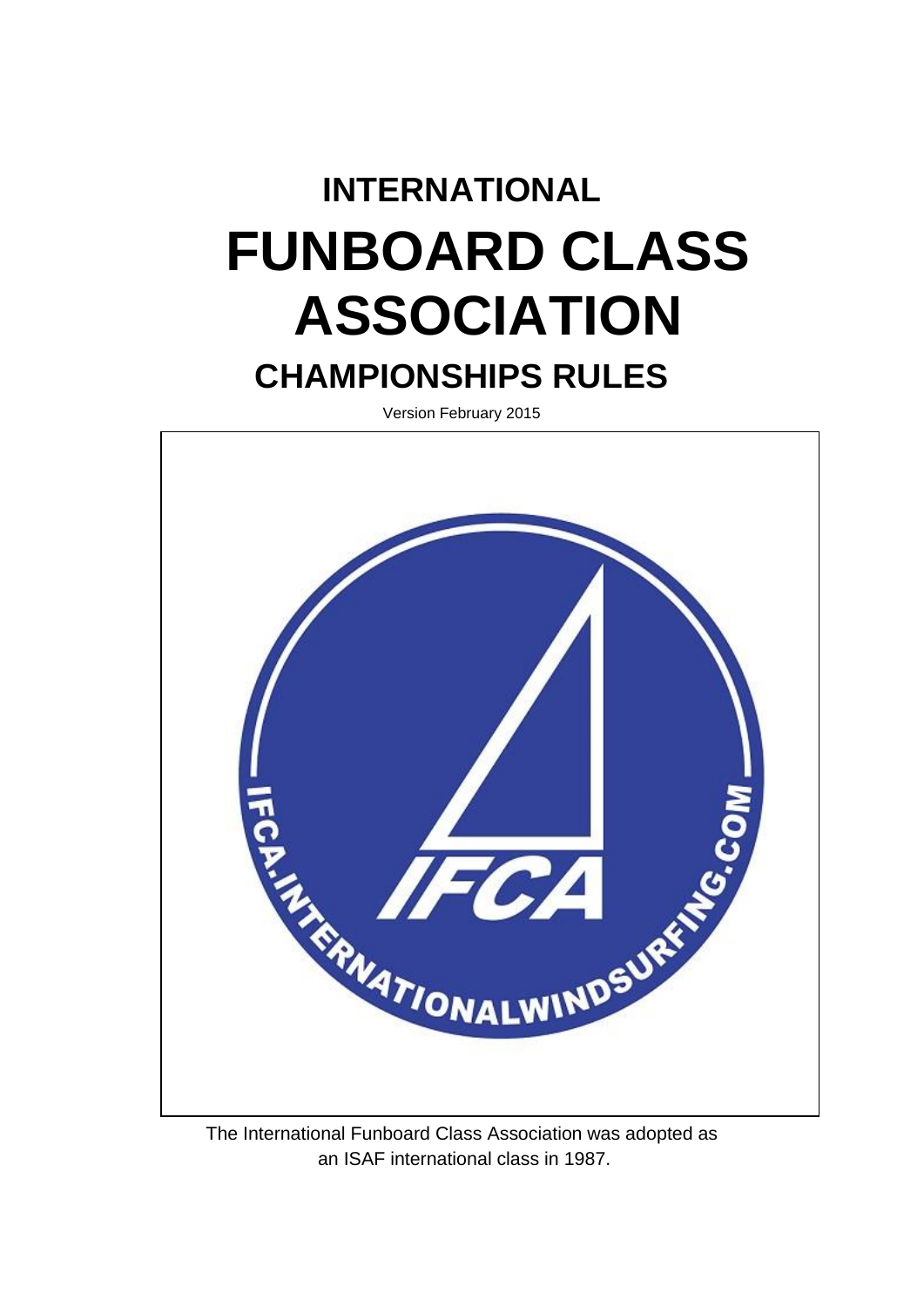#### **1. ORGANISTATION**

- 1.1. World, Continental and Regional championships shall only be organised by, or with the approval of, the International Funboard Class Association (IFCA).
- 1.2 International ('open') events that adopt the IFCA Class Rules and Championship Rules require the approval of IFCA.

#### **2. ENTRY REQUIREMENTS**

- 2.1. At World and Continental championships the maximum number of entries is:
	- 2.1.1. Slalom: 80 men, 80 women, 80 youths, 80 juniors, and 80 masters (including Grand Masters).
	- 2.1.2. Wave and Freestyle: 64 men, 64 women, 64 youths, 64 juniors, and 64 masters (including grandmasters).
- 2.2. The minimum number of competitors required in continental championships is:
	- 2.2.1. Slalom
		- Men: 10 competitors, 4 countries. Youth and Junior: 10 competitors, 3 countries. Women: 8 competitors, 3 countries.
	- 2.2.2. Wave and Freestyle Men: 8 competitors, 4 countries. Youth and Junior: 8 competitors, 3 countries. Women: 8 competitors, 3 countries.
- 2.2.3. If the requirements in 2.2.1 and 2.2.2 are not met, the title shall not be awarded 2.3. Age Divisions
	- 2.3.1. Youth is a man or woman who is less than 20 years old.
	- 2.3.2. Junior is a boy or girl who is less than 17 years old.
	- 2.3.3. Master is a man who has reached the age of 35, or a woman who has reached the age of 30.
	- 2.3.4. Grand Master is a man who has reached the age of 45, or a woman who has reached the age of 40.
	- 2.3.5. A sailor must have reached the minimum age in the relevant division by December 31<sup>st</sup> before the year of competition.
	- 2.3.6. A sailor must not be older than the maximum age limit in the relevant age division by December  $31<sup>st</sup>$  in the year of competition.
	- 2.3.7. A minimum of 5 entries in a division is required to constitute this division.
- 2.4. At World and Continental Championships the allocation of places shall be on a "first come first served basis" except that each paid up National Class Association (NCA) member of IFCA will be given the opportunity to enter one man and one women.

#### **3. FEES**

3.1. The National Association fees (subscription) are determined by a scale published annually by the International Windsurfing Association. Payment of these fees is the sole responsibility of the National Association or Authority. Where no National Authority or Association subscribes the Funboard Class Fee, the IFCA Executive may accept entries from that country, direct from individuals, provided the IWA fee of per competitor is paid by the competitor (25 Euro).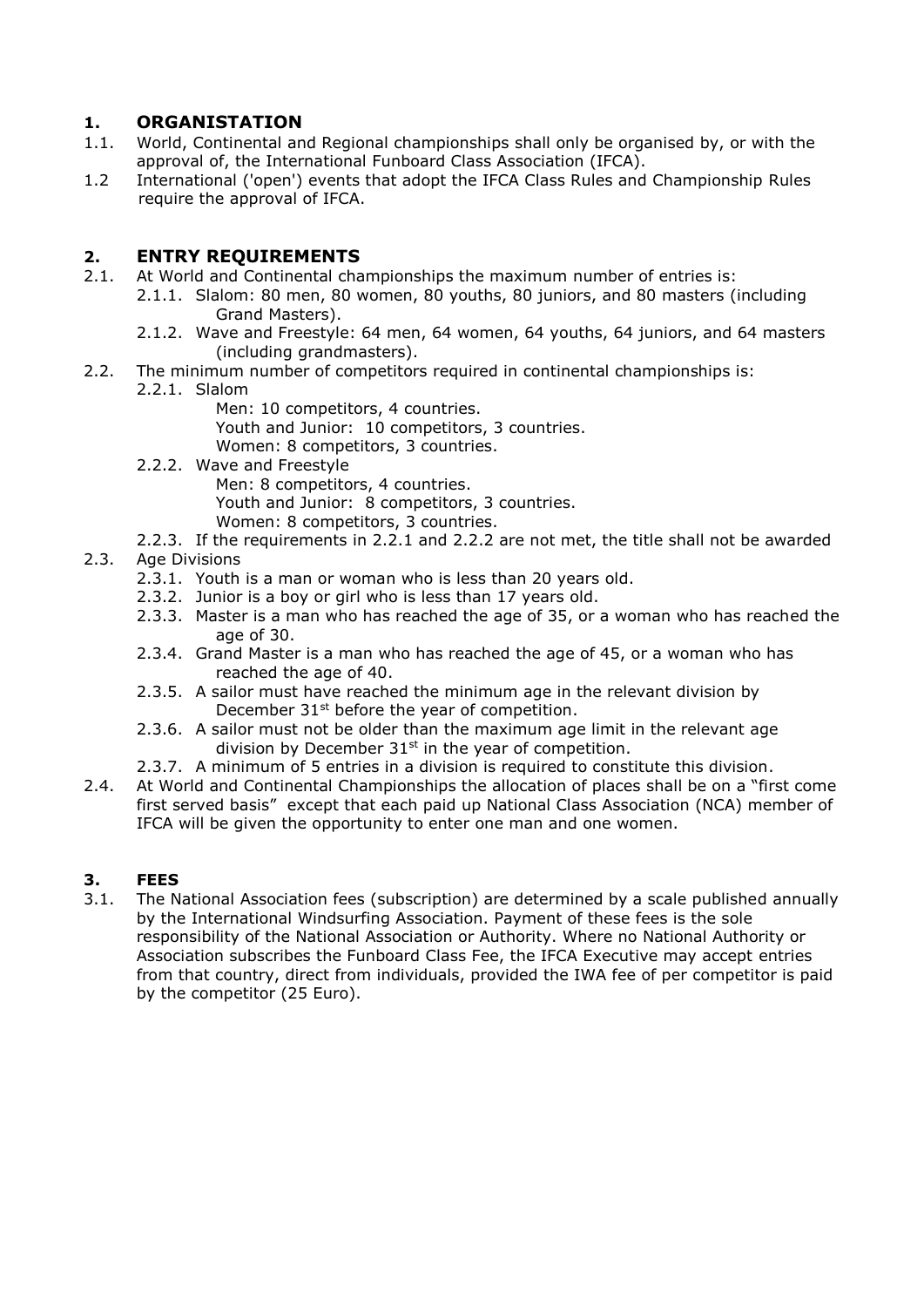#### **4. EQUIPMENT**

- 4.1. Equipment registration
	- 4.1.1. Each competitor shall complete an Equipment Registration Form (ERF) obtained from the registration desk and return it before the close of registration. An additional online registration system may be used.
	- 4.1.2. Each competitor shall clearly identify each sail which he/she intends to use during the event (Serial number/event tag) which shall be listed on the ERF.
	- 4.1.3. Each competitor shall list the serial number of the boards that he/she intends to use during the event on the ERF.
- 4.2. Equipment inspection
	- 4.2.1. The Equipment Inspectors may check and measure equipment at any time during an event.
	- 4.2.2. Until the Inspector gives permission, a selected sailor and his/her equipment shall have no contact with a coach or support personnel, or leave the inspection area. Failure to comply may result in disqualification.
- 4.3. Event sponsor advertising
	- 4.3.1. ISAF Regulation 20 Advertising Code shall apply.
		- 4.3.2. In the event that racers are required to carry advertising in compliance with ISAF Regulation 20. Each racer shall place the advertising stickers issued by the organizing authority, back to back immediately above the boom and as close to the leach as possible (see appendix 4).
		- 4.3.3. Racers shall not cut or adapt the stickers in any way.
		- 4.3.4. Lycra vests issued by the local organizer shall be worn outside other clothing when going afloat for training or racing.
		- 4.3.5. Only event advertising stickers and/or Lycra vests issued by the local organizer of the regatta in which the racer is currently entered may be worn or appear on the sail.

#### **5. ELIMINATION PROCEDURES AND SEEDING**

- 5.1. Elimination procedure
	- 5.1.1. A championship shall be an Elimination series. One elimination consists of one or more rounds. One round consists of one or more heats. The standard elimination ladders are in Appendix 1.
	- 5.1.2. The schedule of the elimination and the classification of the first round shall be posted on the official notice board at least 30 minutes prior to the start of the first heat. It shall be the sole responsibility of each competitor to know in which heat he/she will be taking part.
- 5.2. First single elimination series
	- 5.2.1. Where a ranking table is available, at least places 1-16 in the first round may be distributed as specified in the "Distribution Tables" in Appendix 2. For IFCA Championships the most recent PWA-ranking and the most recent IFCAranking will be used. Non ranked competitors shall be further seeded according to the registered sail number.
- 5.3. Finals
	- 5.3.1. The B FINAL may be cancelled or run after the A FINAL as time and weather conditions dictate. All the loosing semifinalists, including those recorded as DNS, DNF, DSQ and RET may participate in the B FINAL.
- 5.4. C, D or E FINAL
	- 5.4.1. In slalom races a C, D or E FINAL can be scheduled. All competitors losing the first or second round(s), including those recorded as DNS, DNF, DSQ and RET may participate in the C, D or E FINAL
- 5.5. Subsequent elimination series
	- 5.5.1. The distribution in the second and subsequent elimination series shall use the final results of the last sailed elimination series.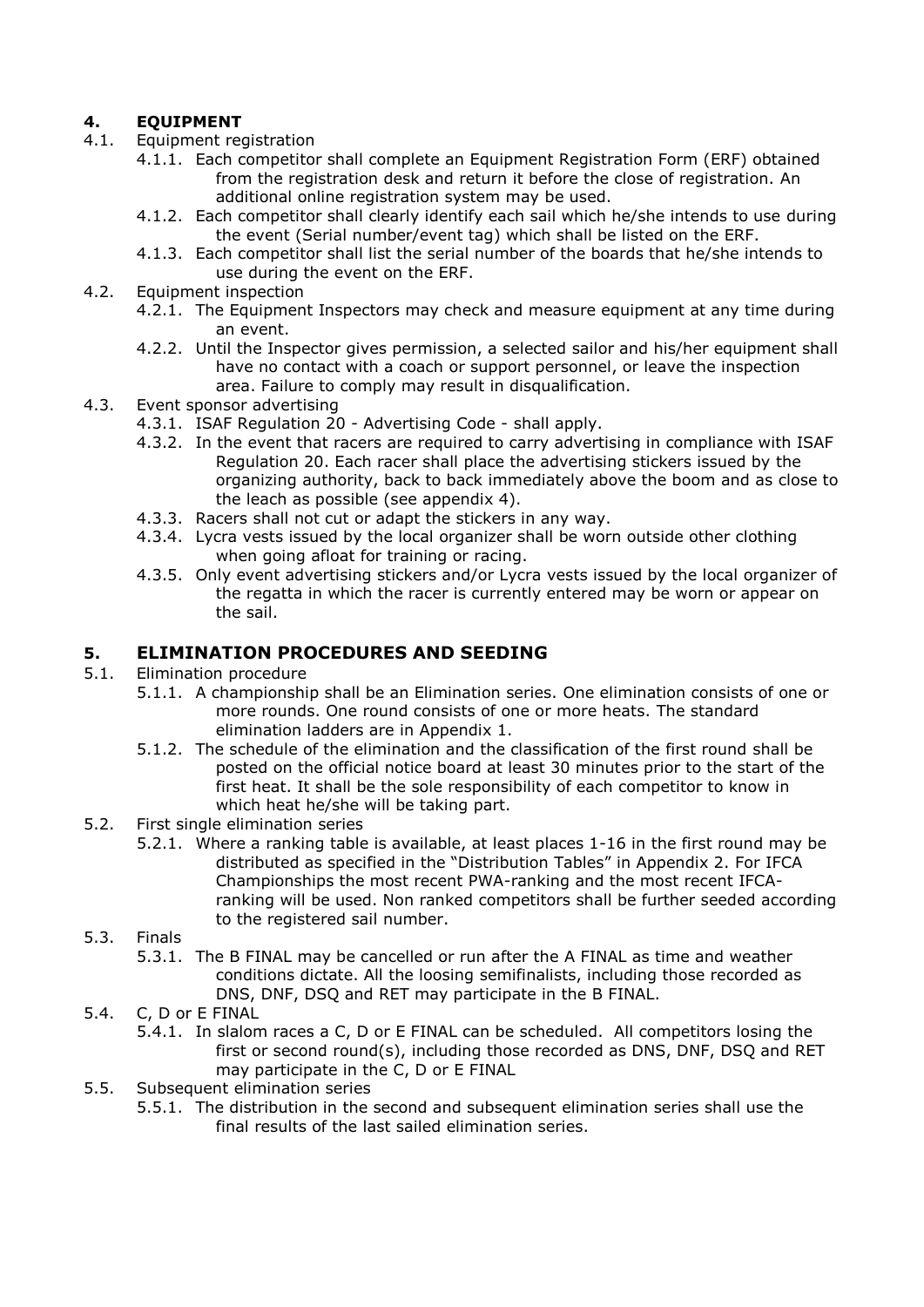#### **6. STARTS**

#### 6.1. Slalom

6.1.1. Starting signals:

| Minutes before<br>start signal | Visual signal                    | Sound signal | Means              |
|--------------------------------|----------------------------------|--------------|--------------------|
| Not less than 3                | Heat number                      | None         |                    |
| 3                              | Class flag                       | One.         | Attention signal   |
| 2                              | Red flag; Class flag<br>removed  | One          | Warning signal     |
| 1                              | Yellow flag; Red<br>flag removed | One.         | Preparatory signal |
| $\frac{1}{2}$                  | Yellow flag<br>removed           | One          | Half minute        |
| 0                              | Green flag                       | One          | Starting start     |
|                                |                                  |              |                    |

This modifies WCR 26

6.1.2. Modify RRS 16.3 in:

When, at the warning signal, the course to the first mark is ninety degrees or more from the true wind, a right-of-way board shall not change course during the last **30 seconds** before her starting signal if as a result the other board would need to take immediate action to avoid contact.

- 6.1.3. At the discretion of the Race director starts can be as prescribed in WCR or a Rabbit start.
- 6.1.4. In the case of a rabbit start signals can be used to show the approximate time of the start. The Rabbit can start his upwind run at any moment during the last 30 seconds.
- 6.2. Slalom Beach Start
	- 6.2.1. The starting stations shall be numbered so that station 1 is the most windward one. The position of the competitors on the starting grid is according the position in the heat or by drawing. The first on station 1, the second on station 2, etc.
	- 6.2.2. After boards have been called to take their positions, the race committee shall make the preparatory signal by displaying a red flag with one sound. The starting signal shall be made, at any time after the preparatory signal, by removing the red flag with one sound.
	- 6.2.3. After the starting signal each board shall take the shortest route from her starting station to the water and then her beach start position without interfering other boards. Part 2 rules will apply when both of the competitor's feet are on the board.
- 6.3. Freestyle and Wave
	- 6.3.1. Starting a heat:

Each flag shall be removed when the next flag is displayed.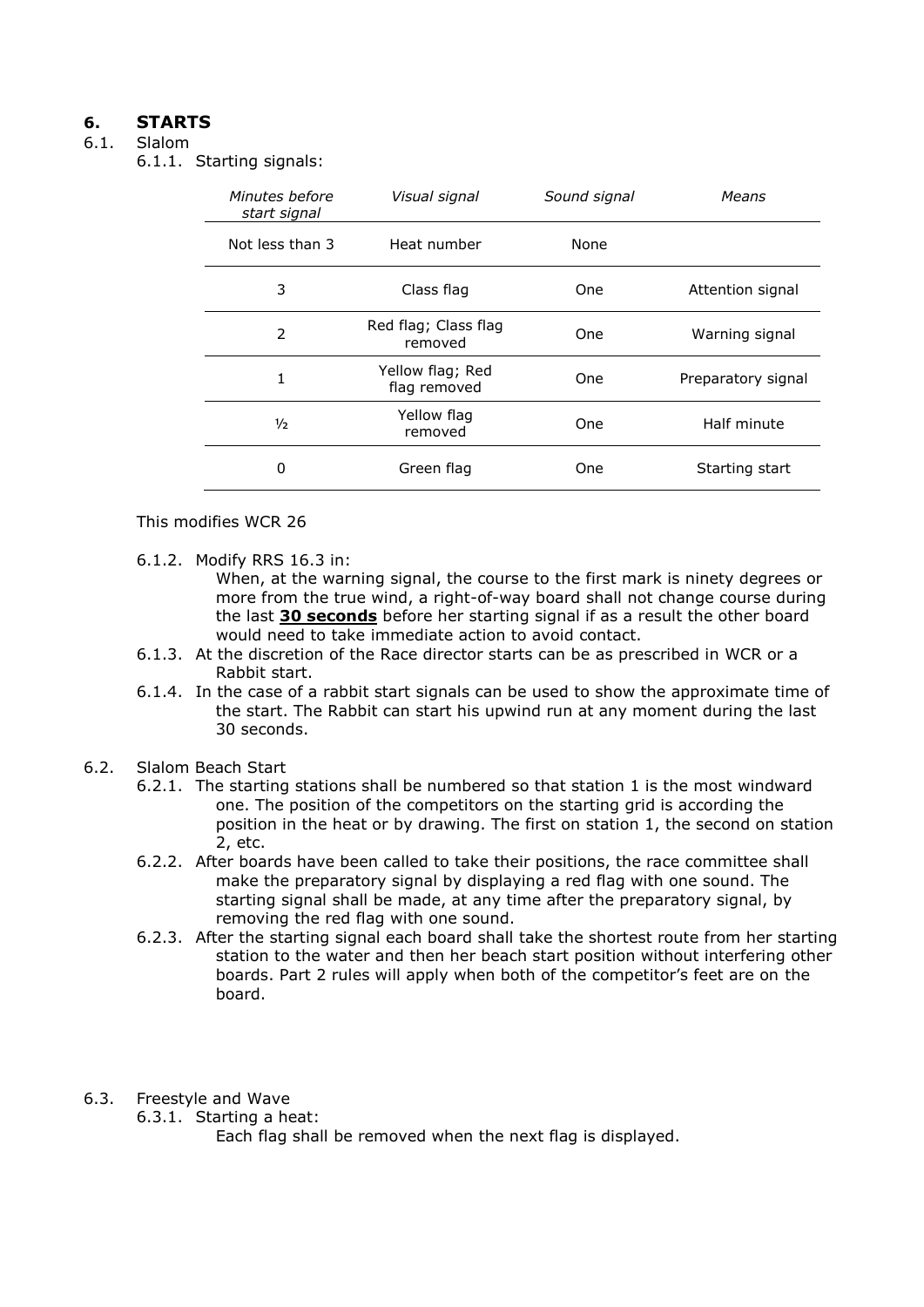| Minutes before<br>start signal         | Visual signal | Sound signal | Means              |
|----------------------------------------|---------------|--------------|--------------------|
| 1 minute before<br>start of transition | Heat number   | None         |                    |
| start of transition                    | Red flag      | One          | Warning signal     |
| 1                                      | Yellow flag   | One          | Preparatory signal |
| 0                                      | Green flag    | One          | Starting start     |

#### This modifies WCR rule 26

#### 6.3.2. Ending a heat.

| Minutes before<br>ending signal | Visual signal         | Sound signal | Means              |  |  |
|---------------------------------|-----------------------|--------------|--------------------|--|--|
|                                 | Green flag<br>removed | One          | Preparatory signal |  |  |
|                                 | Red flag              | One          | Starting start     |  |  |

#### **7. FREESTYLE AND WAVE HEATS**

- 7.1. The duration of a heat and the transition will be decided by the Head judge in agreement with the race director and posted on the Official Noticeboard at least 20 minutes before the heats concerned.
- 7.2. At the discretion of the Head judge heats can be extended.
- 7.3. An extension of the heat with 2 minutes will be shown by displaying a green and a yellow flag before the last minute. 1 minute before the ending of the heat the flags will be lowered.

#### **8. SCORING**

#### 8.1. Scoring

- 8.1.1. The Low Point system shall be used however the points for the first place shall be 0,7. The system of scoring may be modified to comply with computer programs available. Where this may produce a different result to these rules, the sailing instructions must clearly detail the modification.
- 8.1.2. The points for DNC, DNS, OCS, BFD, DNF, RET, DSQ, DNE and DGM are the number of competitors in that heat plus the previous heat(s).
- 8.1.3. To score an elimination series both semi-finals shall be run so that the composition of the A FINAL and B FINAL is known. The scored points will be the totalizing the points that normally can be scored in that final divided by the number of competitors in that final rounded on 0,1. Each competitor in that final shall score equal points.
- 8.2. National team results
	- 8.2.1. National Team results are calculated by adding the Event results of the best two Men, the best Lady, the best Youth and the best Master, or as amended by the Notice of Race. A full team is required to score for the National Team ranking.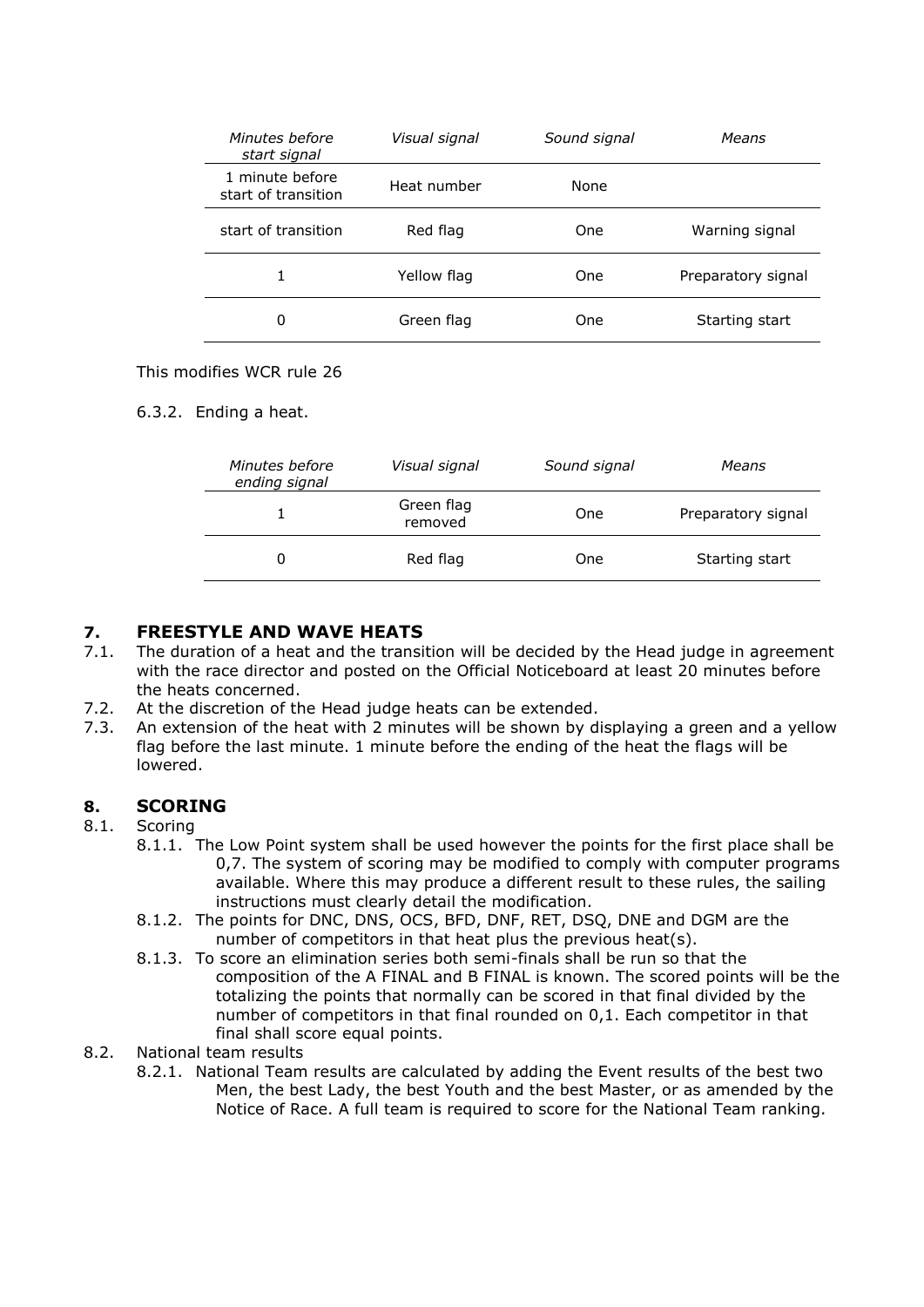#### **9. JUDGING FREESTYLE AND WAVE**

#### 9.1. Freestyle

- 9.1.1. Judging of competitors is based on:
	- Difficulty: Each trick is graded according how difficult it is to execute
	- Diversity: The number of different types of tricks performed.
	- Technical skills: The quality of the execution of a move or trick
	- Choreography: Do the tricks flow together smoothly and gracefully?
	- Showmanship: Are you a crowd pleaser?
	- Overall Routine
- 9.1.2. In the case of aerial moves the sailor with greater height or time aloft will be scored higher.
- 9.1.3. The same move performed on a different tack shall be scored as a separate move.
- 9.2. Wave performance
	- 9.2.1. Wave Riding, Jumping and Transitions can be awarded different factors to contribute to the overall impression.
	- 9.2.2. Judging of competitors is based on:
		- Difficulty: Each trick is graded according how difficult it is to execute
		- Diversity: The number of different types of tricks performed.
		- Technical skills: The quality of the execution of a move or trick
		- Choreography: Do the tricks flow together smoothly and gracefully?
		- Showmanship: Are you a crowd pleaser?
	- 9.2.3. The number of manoeuvres, the number of categories to be counted towards the result, the multiplication factor of each category and the priority category shall be decided by the Head Judge and posted on the Official Noticeboard at least 20 minutes before the heats concerned.
	- 9.2.4. When there is a tie in total points awarded by a judge the tie will be broken in favour of the competitor who has the higher single score in the priority category.
- 9.3. Only those moves performed within the competition area and during the heat time limits will be scored.

#### **10. VALIDITY OF DISCIPLINES**

- 10.1. The minimum number of elimination series to constitute a valid discipline score, counting towards the Event score shall be:
	- 10.1.1. Slalom: One Slalom elimination series completed including the Final

10.1.2. Wave, Freestyle, or Free-wave Series: One single elimination series completed including the Final

#### **11. SUITABLE CONDITIONS**

- 11.1. All disciplines will take place in suitable conditions. Slalom has a minimum wind speed of 11 knots. The first finisher in a heat validates that heat.
- 11.2. The IFCA Class Representative shall be the final arbiter as to when conditions are suitable to race. At slalom events the Race Officer, and at expression events the Head Judge, shall consult with the IFCA Class Representative before abandoning competition or amending the schedule
- 11.3. Protests regarding wind strength and suitability of wind direction or wave conditions shall be disallowed.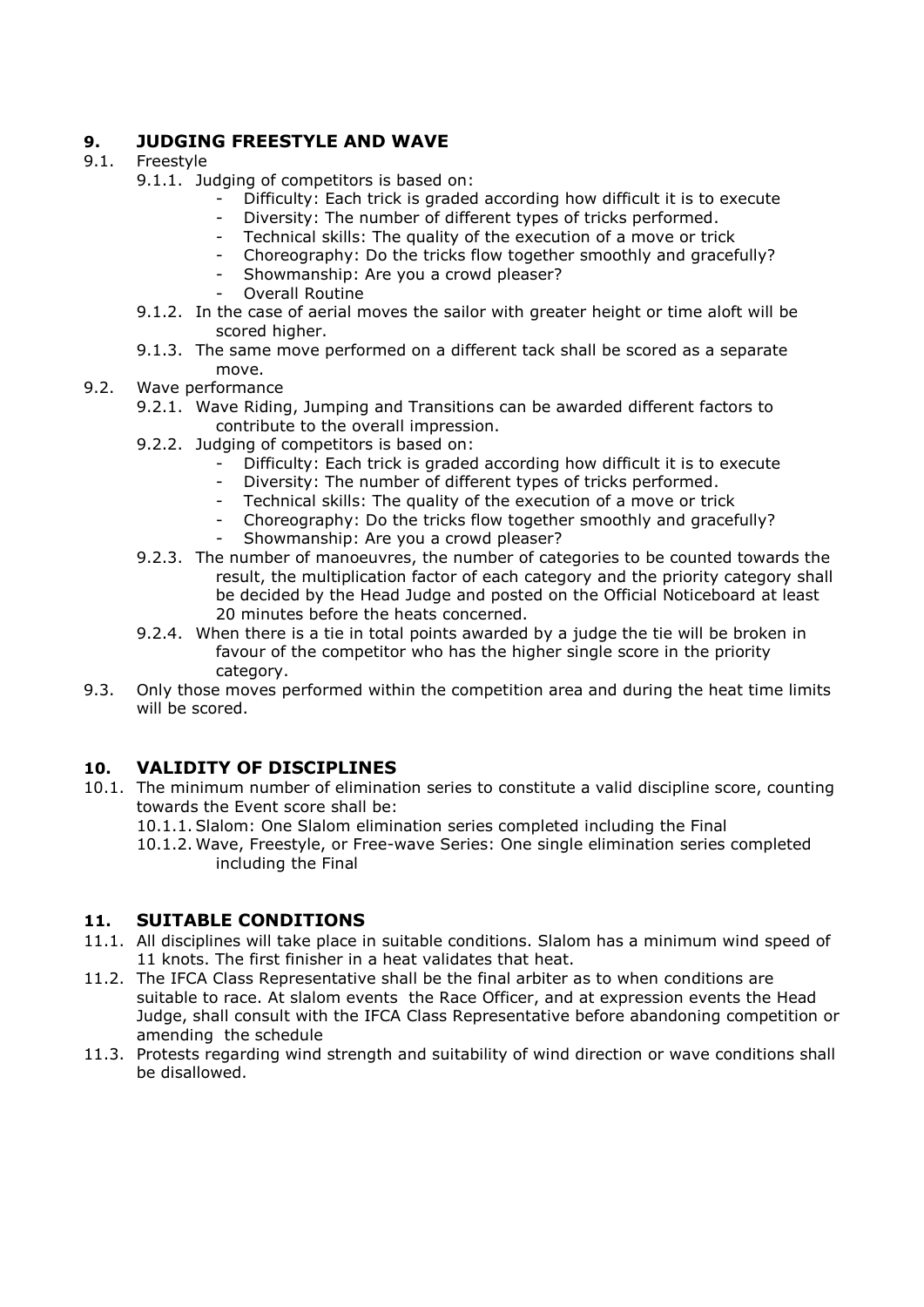#### **12. PROTESTS AND HEARINGS IN ELIMINATION SERIES**

- 12.1. A board intending to protest shall inform the other board at the first reasonable opportunity. A board that may have broken a rule of part 2 while racing may take a oneturn penalty as described in the Racing Rules of Sailing.
- 12.2. The protestor, the protestee and their witnesses, if there are any, shall go immediately to the Jury. The hearing will start as soon as possible and heats affected by the jury decisions will be postponed accordingly. The decisions made are final and cannot be appealed.
- 12.3. Add new RRS rule 64.1(d): "When there is a minor and unavoidable contact, no board shall be penalized".

#### **13. PRIZES & TITLES**

- 13.1. Trophies and money prizes
	- 13.1.1. Trophies shall be awarded to the first three competitors in each Division. National Team prizes may be awarded to the best three National Teams. Money Prizes may also be awarded.
- 13.2. Tittles
	- 13.2.1. World and Continental Titles shall be awarded as specified in the Championship Notice of Race
- 13.3. Prize money split 13.3.1. Prize money will be split as prescribed Appendix 5.

APPENDICES NOW FOLLOW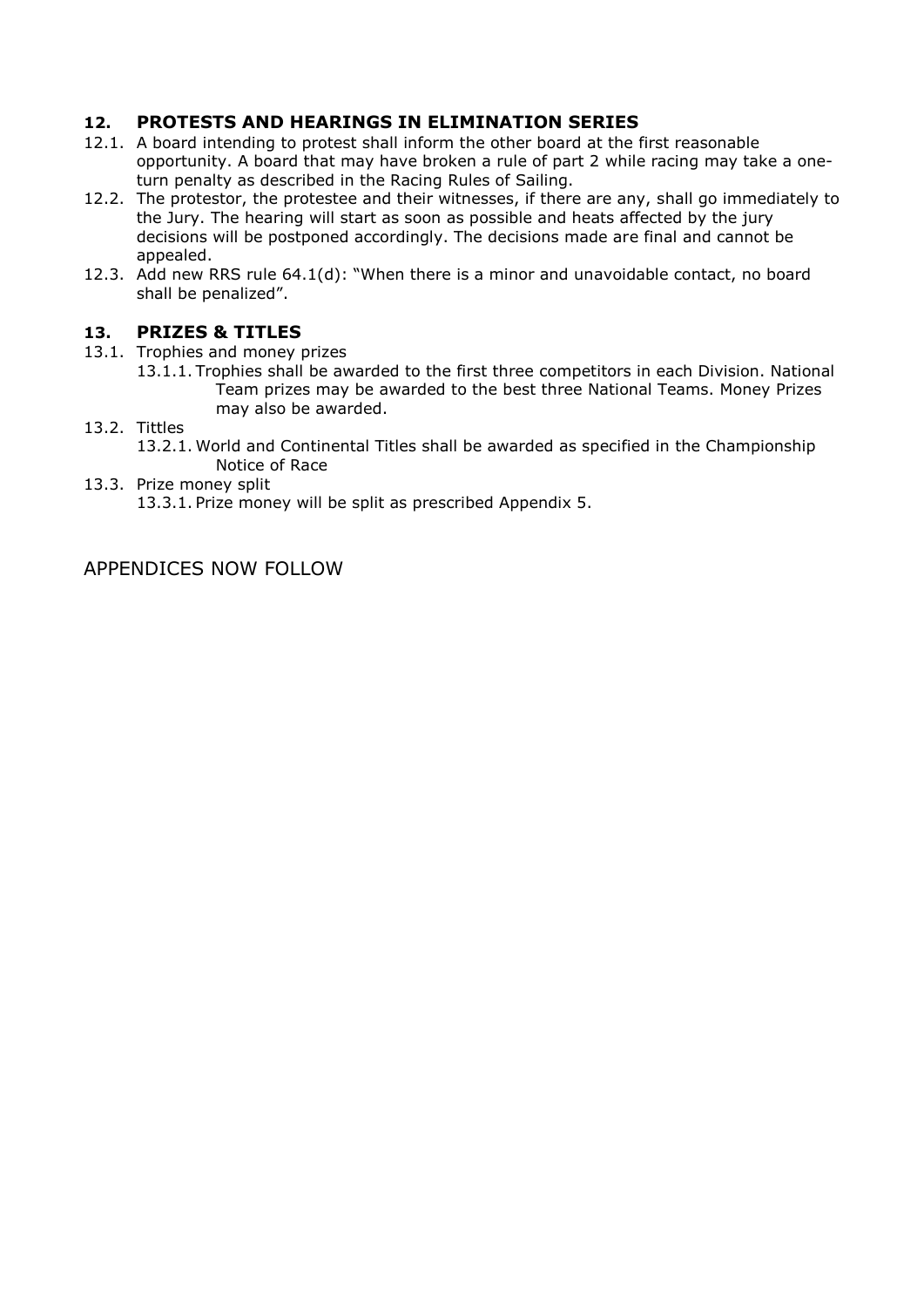#### **APPENDIX -1- elimination ladders SLALOM LADDER –A-**

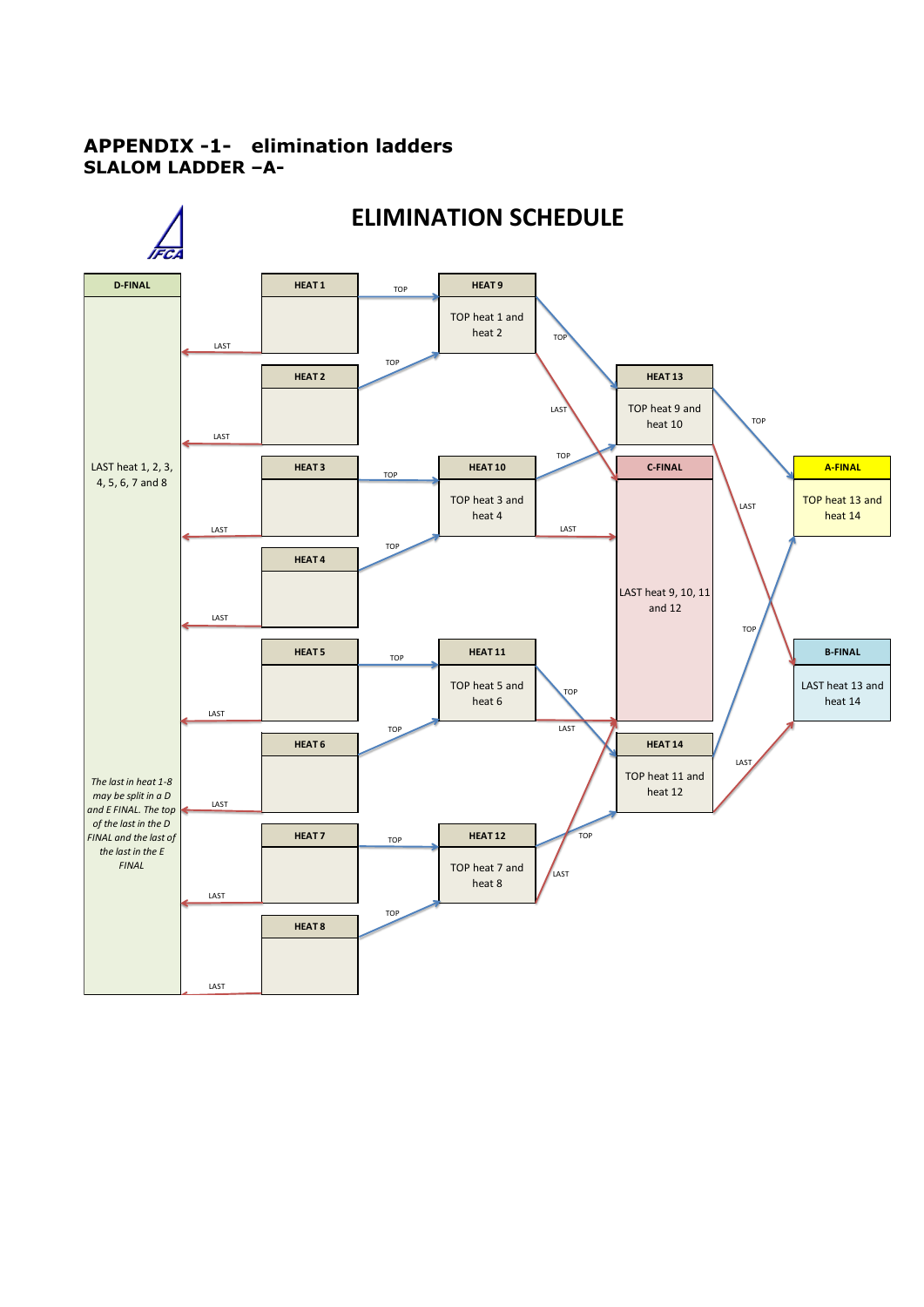#### **SLALOM LADDER –B-**

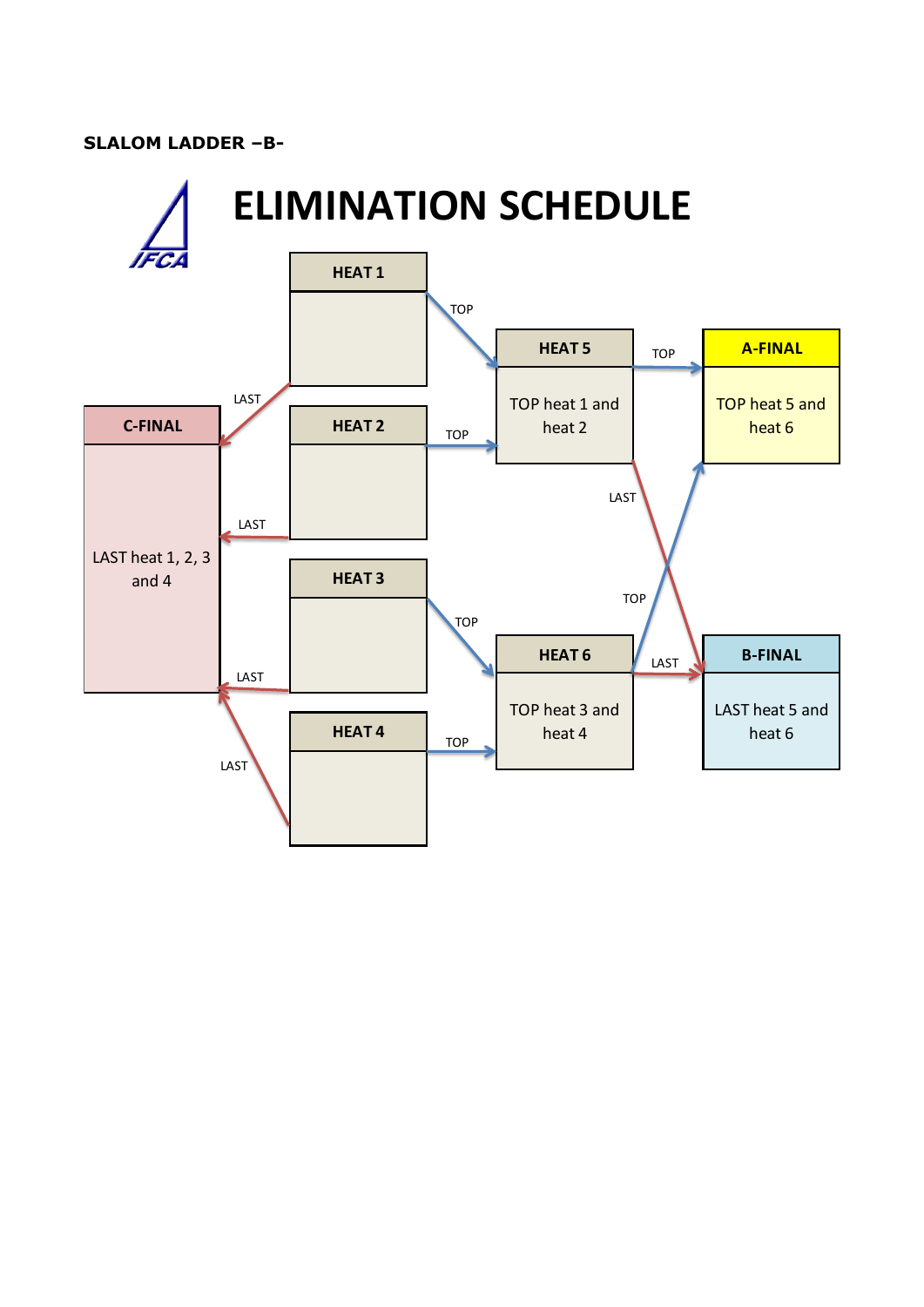#### **SLALOM LADDER–C-**



# **ELIMINATION SCHEDULE**

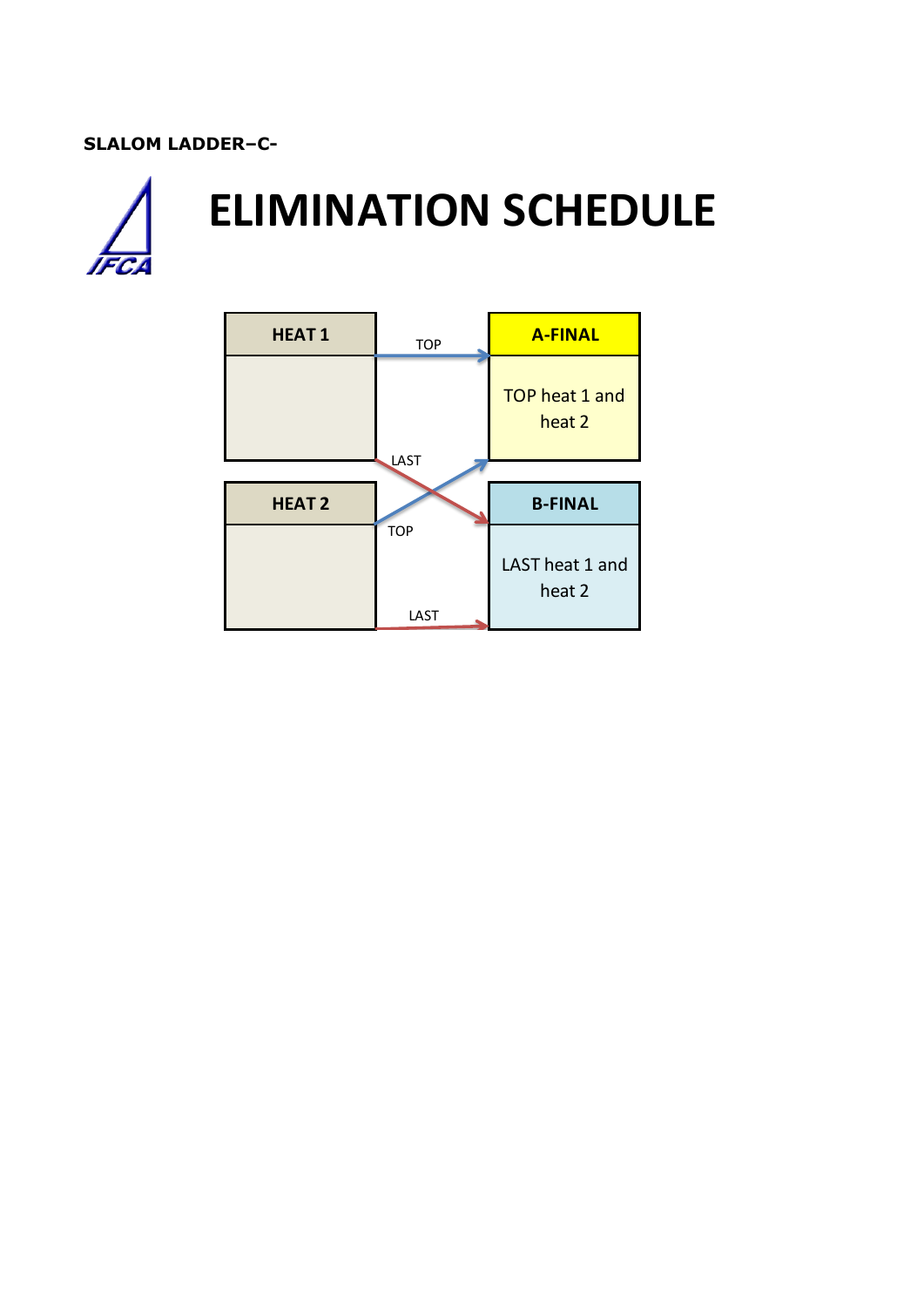#### **Freestyle / Wave Single Elimination**



|         | Heat #16 W Final |  |
|---------|------------------|--|
| W#15a l |                  |  |
| W#1     |                  |  |

|         | Heat #17 L Final | Rk |
|---------|------------------|----|
| l L#15a |                  |    |
| L#15b   |                  |    |

| Places/Points after completed elimination |         |               |  |  |  |  |  |  |
|-------------------------------------------|---------|---------------|--|--|--|--|--|--|
| Heat                                      | Fin.    | <b>Points</b> |  |  |  |  |  |  |
|                                           | Pos.    |               |  |  |  |  |  |  |
| 17                                        | $1-2$   | $0,7-2$       |  |  |  |  |  |  |
| 16                                        | $3 - 4$ | $3 - 4$       |  |  |  |  |  |  |
| $13 - 14$                                 | $3 - 4$ | $5 - 7$       |  |  |  |  |  |  |
| $9 - 12$                                  | $3 - 4$ | $9 - 13$      |  |  |  |  |  |  |
| $1 - 8$                                   | $3 - 4$ | $17 - 25$     |  |  |  |  |  |  |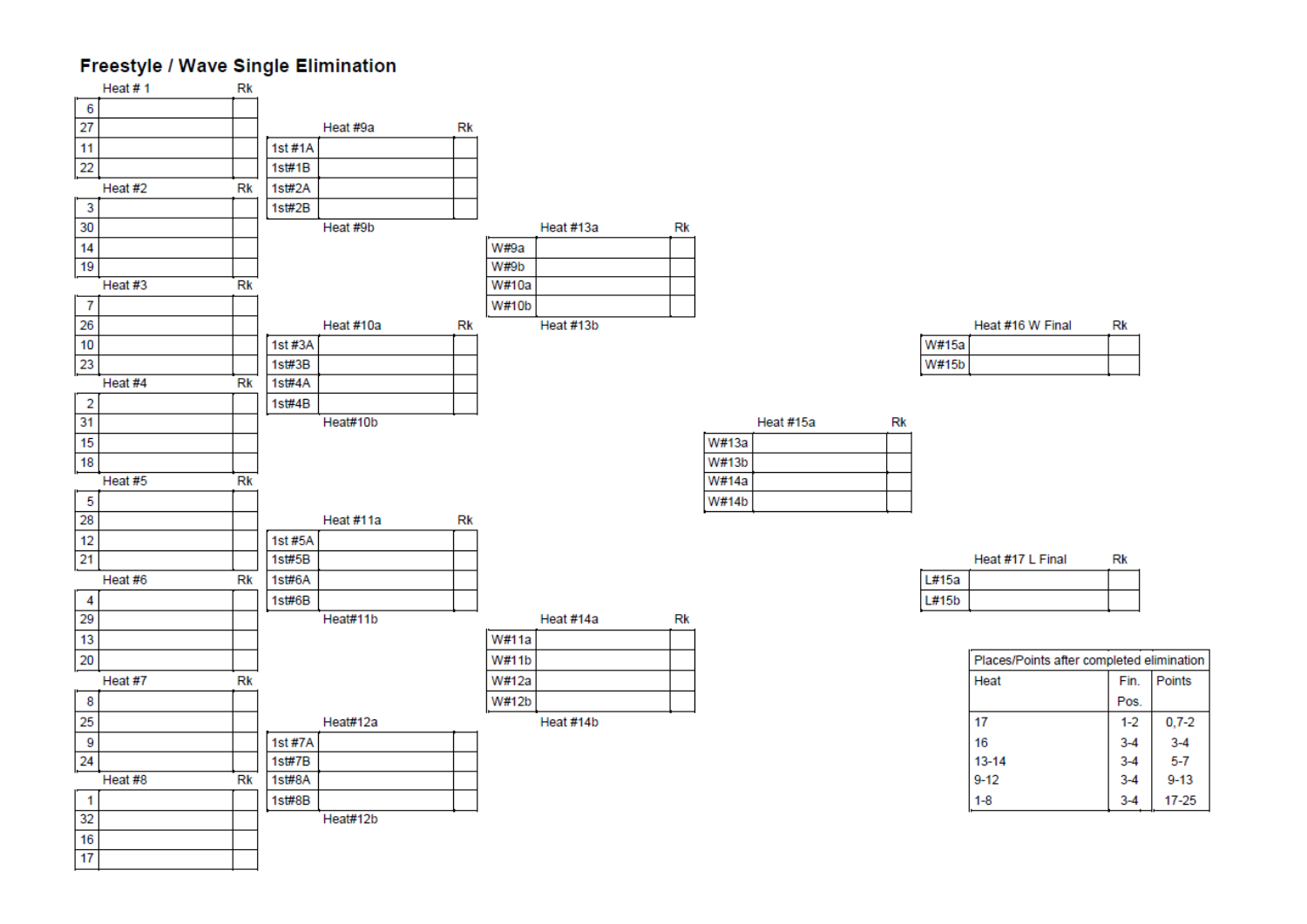### Freestyle / Wave Double Elimination

|       | Heat #18A | Rk |              | Heat #22A | Rk |              |                                           |               |              |           |    |              |           |
|-------|-----------|----|--------------|-----------|----|--------------|-------------------------------------------|---------------|--------------|-----------|----|--------------|-----------|
| 3rd#1 |           |    | L#12B        |           |    |              |                                           |               |              |           |    |              |           |
| 4th#2 |           |    | <b>W#18A</b> |           |    |              |                                           |               |              |           |    |              |           |
| 3rd#2 |           |    | L#12A        |           |    |              |                                           |               |              |           |    |              |           |
| 4th#1 |           |    | <b>W#18B</b> |           |    |              | Heat #26A                                 | Rk            |              | Heat #28A | Rk |              |           |
|       | Heat #18B |    |              | Heat #22B |    | <b>W#22A</b> |                                           |               | <b>W#26A</b> |           |    |              |           |
|       |           |    |              |           |    | <b>W#22B</b> |                                           |               | L#13A        |           |    |              |           |
|       | Heat #19A | Rk |              | Heat #23A | Rk | <b>W#23A</b> |                                           |               | <b>W#26B</b> |           |    |              |           |
| 3rd#3 |           |    | L#11B        |           |    | <b>W#23B</b> |                                           |               | L#13B        |           |    |              |           |
| 4th#4 |           |    | W#19A        |           |    |              | Heat #26B                                 |               |              | Heat #28B |    |              |           |
| 3rd#4 |           |    | L#11A        |           |    |              |                                           |               |              |           |    |              |           |
| 4th#3 |           |    | <b>W#19B</b> |           |    |              |                                           |               |              |           |    |              | Heat #30A |
|       | Heat #19B |    |              | Heat #23B |    |              |                                           |               |              |           |    | <b>W#28A</b> |           |
|       |           |    |              |           |    |              |                                           |               |              |           |    | W#28B        |           |
|       | Heat #20A | Rk |              | Heat #24A | Rk |              |                                           |               |              |           |    | <b>W#29A</b> |           |
| 3rd#5 |           |    | L#10B        |           |    |              |                                           |               |              |           |    | <b>W#29B</b> |           |
| 4th#6 |           |    | <b>W#20A</b> |           |    |              |                                           |               |              |           |    |              | Heat #30B |
| 3rd#6 |           |    | L#10A        |           |    |              |                                           |               |              |           |    |              |           |
| 4th#5 |           |    | <b>W#20B</b> |           |    |              | Heat #27A                                 | Rk            |              | Heat #29A | Rk |              | Heat #31A |
|       | Heat #20B |    |              | Heat #24B |    | <b>W#24A</b> |                                           |               | <b>W#27A</b> |           |    | <b>W#30A</b> |           |
|       |           |    |              |           |    | <b>W#24B</b> |                                           |               | L#14A        |           |    | L#15B        |           |
|       | Heat #21A | Rk |              | Heat #25A | Rk | <b>W#25A</b> |                                           |               | <b>W#27B</b> |           |    | <b>W#30B</b> |           |
| 3rd#7 |           |    | L#9B         |           |    | <b>W#25B</b> |                                           |               | L#14B        |           |    | L#15A        |           |
| 4th#8 |           |    | <b>W#21A</b> |           |    |              | Heat #27B                                 |               |              | Heat #29B |    |              | Heat #31B |
| 3rd#8 |           |    | L#9A         |           |    |              |                                           |               |              |           |    |              |           |
| 4th#7 |           |    | <b>W#21B</b> |           |    |              | Places/Points after completed elimination |               |              |           |    |              | Heat #32  |
|       | Heat #21B |    |              | Heat #25B |    |              | Heat                                      | Fin. Pos.     | Points       |           |    | <b>W31A</b>  |           |
|       |           |    |              |           |    |              | 34                                        | $1 - 2$       | $0,7-2$      |           |    | <b>W31B</b>  |           |
|       |           |    |              |           |    |              | วว                                        | $\mathcal{D}$ | ą.           |           |    |              |           |

| -- | --- |              |  |
|----|-----|--------------|--|
|    |     | <b>W#30A</b> |  |
|    |     | L#15B        |  |
|    |     | <b>W#30B</b> |  |
|    |     | L#15A        |  |
|    |     |              |  |

| Places/Points after completed elimination |                |         |  |  |  |  |  |
|-------------------------------------------|----------------|---------|--|--|--|--|--|
| Heat                                      | Fin. Pos.      | Points  |  |  |  |  |  |
| 34                                        | $1 - 2$        | $0,7-2$ |  |  |  |  |  |
| 33                                        | $\overline{2}$ | 3       |  |  |  |  |  |
| 32                                        | 2              | 4       |  |  |  |  |  |
| 31                                        | 2              | 5       |  |  |  |  |  |
| 30                                        | $\overline{2}$ | 7       |  |  |  |  |  |
| 28-29                                     | 2              | 9       |  |  |  |  |  |
| 26-27                                     | 2              | 13      |  |  |  |  |  |
| 22-25                                     | $\overline{2}$ | 17      |  |  |  |  |  |
| 18-21                                     | 17             | 25      |  |  |  |  |  |

Heat #32  $Rk$ 

 $Rk$ 

Rk

|                       | Heat $#33$ | Rk |
|-----------------------|------------|----|
| <b>W<sub>32</sub></b> |            |    |
| L <sub>16</sub>       |            |    |

|                 | Heat #34 | Rk |
|-----------------|----------|----|
| N33             |          |    |
| W <sub>16</sub> |          |    |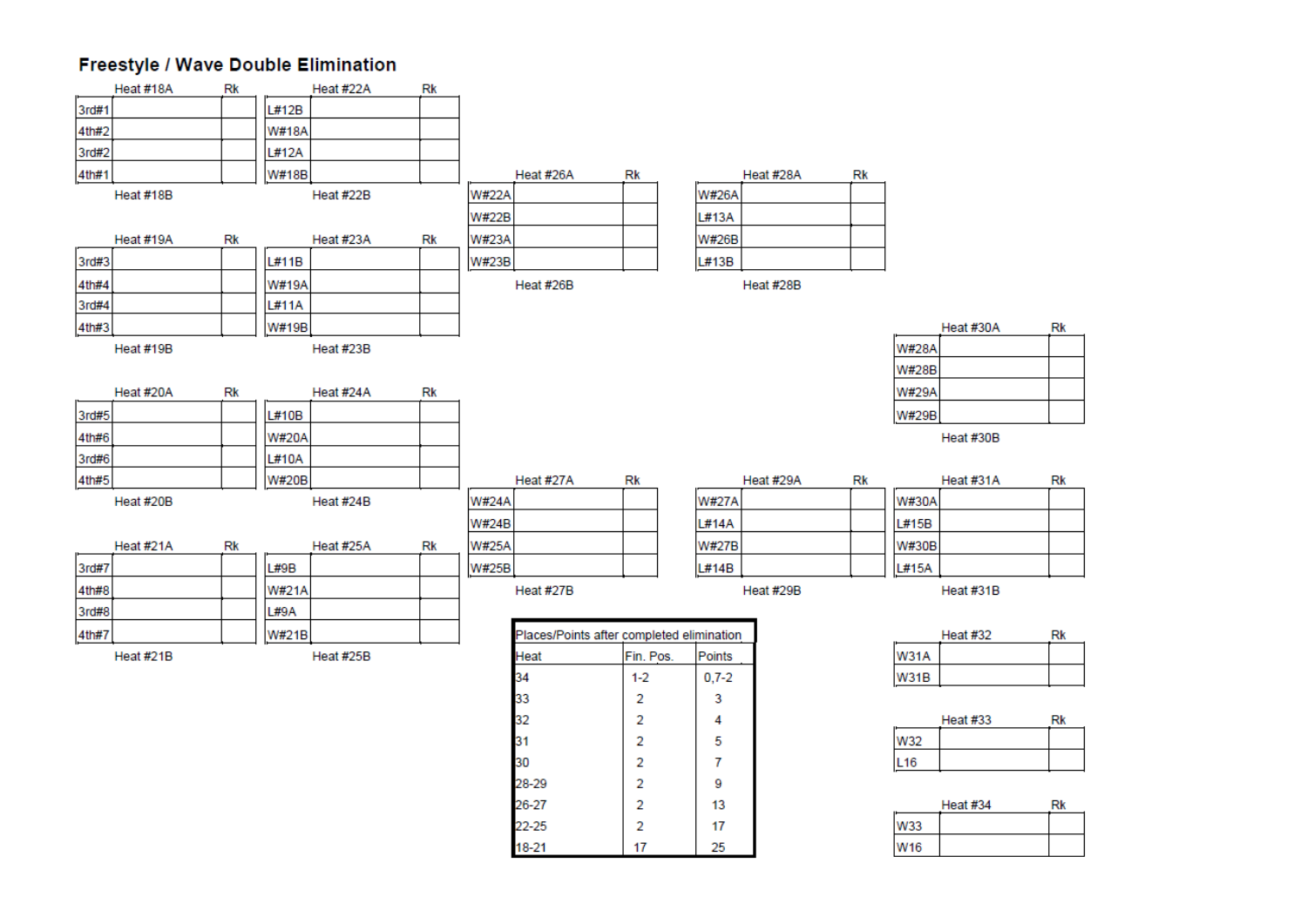#### **Freestyle / Wave Dingle Elimination**

In a dingle elimination series the winner of the first round heats advance immediately to the third round. The second and third placed sailors are re-seeded into the second round.

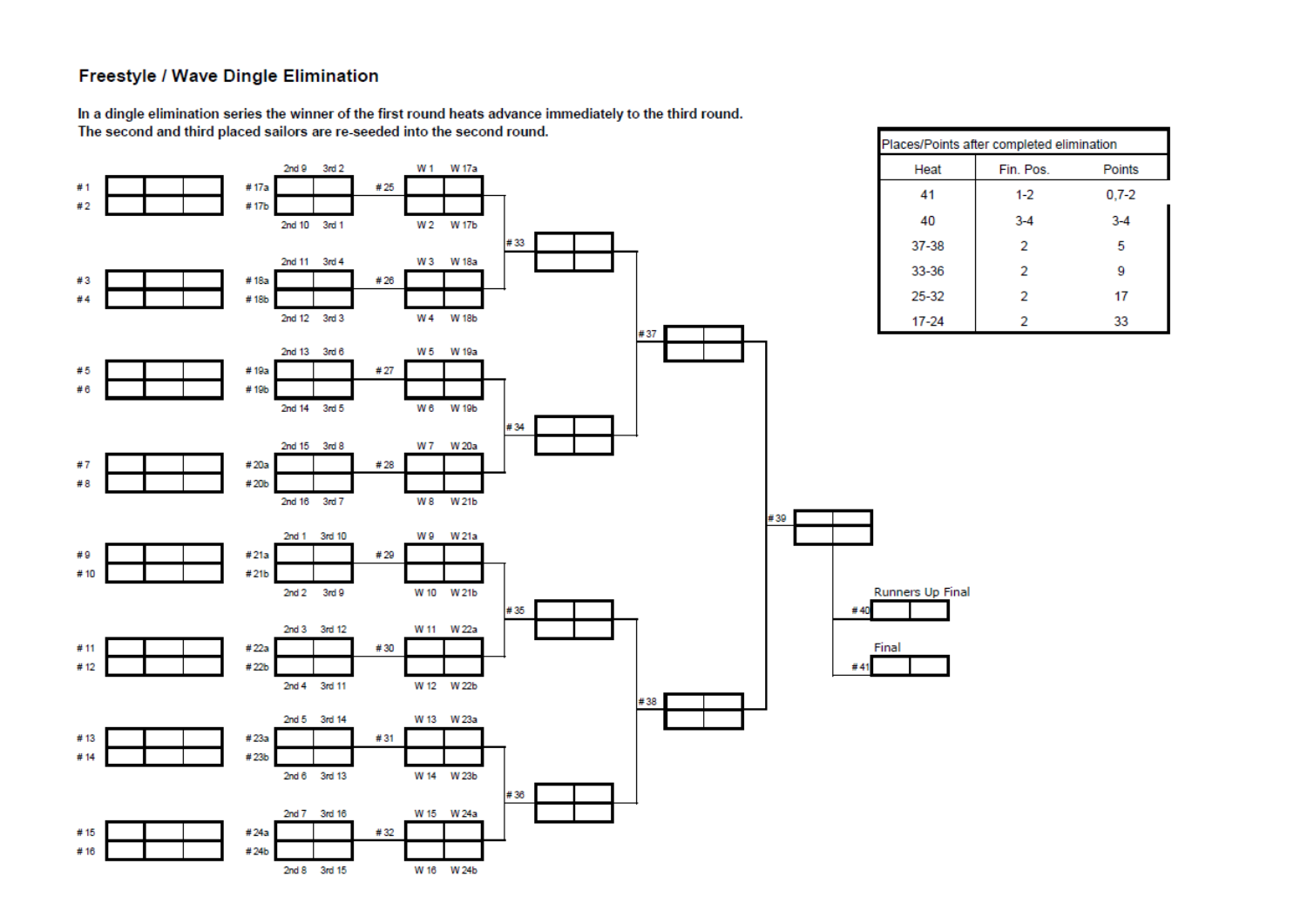# **APPENDIX -2- Distribution Tables**

 $\overline{\phantom{0}}$ 

|           | <b>Slalom Distribution Table</b> |          |    |                |                           |               |    |                           |   |                      |    |
|-----------|----------------------------------|----------|----|----------------|---------------------------|---------------|----|---------------------------|---|----------------------|----|
|           | Maximum<br>80 Competitors        |          |    |                | Maximum<br>40 Competitors |               |    | Maximum<br>20 Competitors |   |                      |    |
| Heat      | Competitor No                    |          |    | Heat           |                           | Competitor No |    | Heat                      |   | <b>Competitor No</b> |    |
| <b>No</b> |                                  |          |    | No             |                           |               |    | No                        |   |                      |    |
|           | 6                                | 38       | 70 |                | 3                         | 19            | 35 |                           |   |                      |    |
| 1         | 11                               | 43       | 75 |                |                           |               |    |                           |   |                      |    |
|           | 22                               | 54       |    |                | 6                         | 22            | 38 |                           |   |                      |    |
|           | 27<br>3                          | 59<br>35 | 67 | 1              | 11                        | 27            |    |                           |   |                      |    |
|           | 14                               | 46       | 78 |                |                           |               |    |                           | 2 | 10                   | 18 |
| 2         | 19                               | 51       |    |                | 14                        | 30            |    |                           |   |                      |    |
|           | 30                               | 62       |    |                |                           |               |    |                           | 3 | 11                   | 19 |
|           | 7                                | 39       | 71 |                | $\overline{2}$            | 18            | 34 | 1                         |   |                      |    |
|           | 10                               | 42       | 74 |                |                           |               |    |                           | 6 | 14                   |    |
| 3         | 23                               | 55       |    |                | 7                         | 23            | 39 |                           |   |                      |    |
|           | 26                               | 58       |    |                |                           |               |    |                           | 7 | 15                   |    |
|           | $\overline{2}$                   | 34       | 66 | $\overline{2}$ | 10                        | 26            |    |                           |   |                      |    |
|           | 15                               | 47       | 79 |                |                           |               |    |                           |   |                      |    |
| 4         | 18                               | 50       |    |                | 15                        | 31            |    |                           |   |                      |    |
|           | 31                               | 63       |    |                |                           |               |    |                           |   |                      |    |
|           | 5                                | 37       | 69 |                | 4                         | 20            | 36 |                           |   |                      |    |
| 5         | 12                               | 44       | 76 |                |                           |               |    |                           |   |                      |    |
|           | 21                               | 53       |    |                | 5                         | 21            | 37 |                           |   |                      |    |
|           | 28                               | 60       |    | 3              |                           |               |    |                           |   |                      |    |
|           | 4                                | 36       | 68 |                | 12                        | 28            |    |                           | 1 | 9                    | 17 |
| 6         | 13                               | 45       | 77 |                |                           |               |    |                           |   |                      |    |
|           | 20                               | 52       |    |                | 13                        | 29            |    |                           | 4 | 12                   | 20 |
|           | 29                               | 61       |    |                |                           |               |    | 2                         |   |                      |    |
|           | 8                                | 40       | 72 |                | 1                         | 17            | 33 |                           | 5 | 13                   |    |
| 7         | 9                                | 41       | 73 |                |                           |               |    |                           |   |                      |    |
|           | 24                               | 56       |    |                | 8                         | 24            | 40 |                           | 8 | 16                   |    |
|           | 25                               | 57       |    | 4              |                           |               |    |                           |   |                      |    |
|           | $\mathbf 1$                      | 33       | 65 |                | 9                         | 25            |    |                           |   |                      |    |
| 8         | 16                               | 48       | 80 |                |                           |               |    |                           |   |                      |    |
|           | 17                               | 49       |    |                | 16                        | 32            |    |                           |   |                      |    |
|           | 32                               | 64       |    |                |                           |               |    |                           |   |                      |    |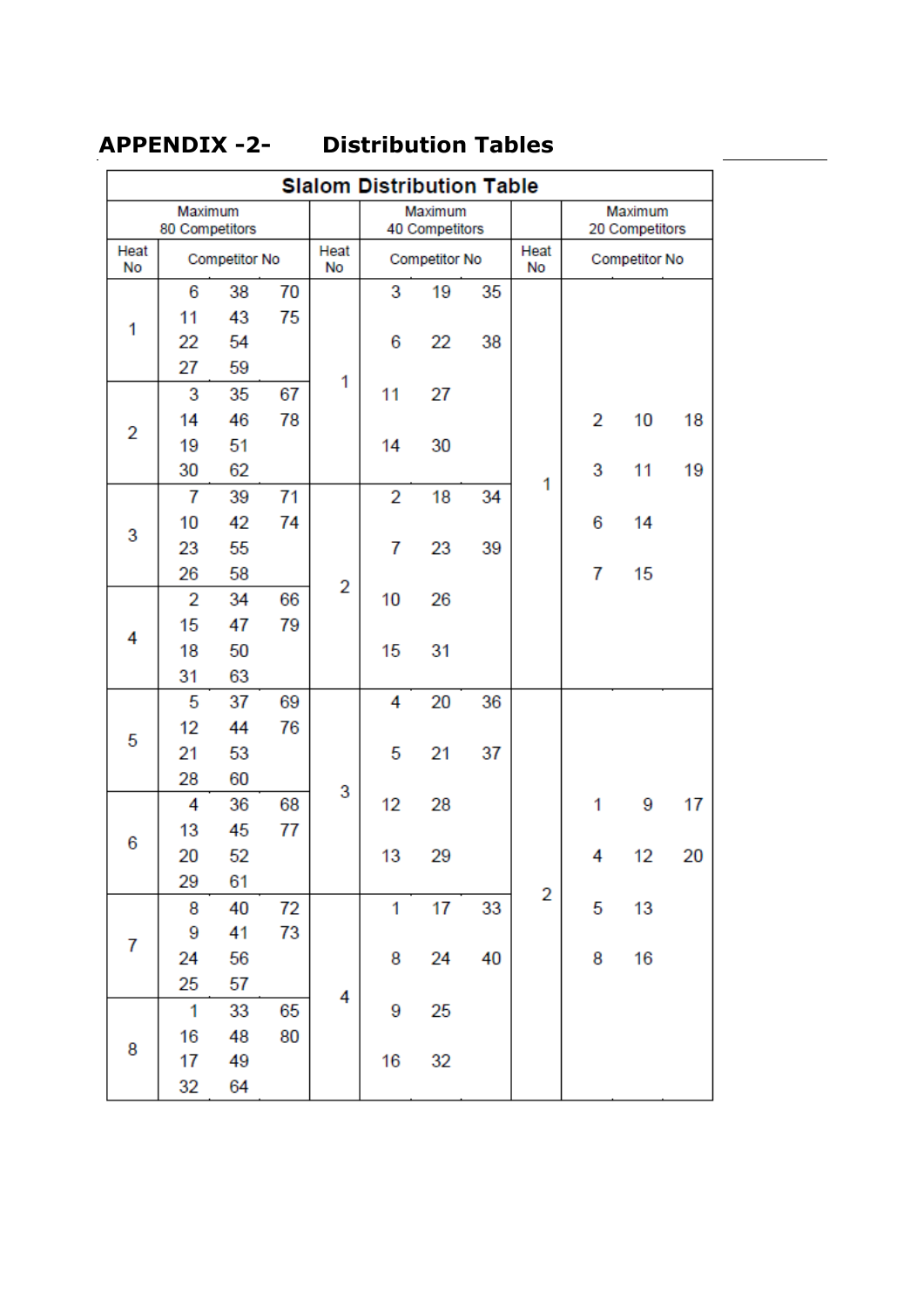| Freestyle / Wave Performance Distribution Table |                               |                         |                      |                |              |                       |                                             |                |                      |  |  |  |
|-------------------------------------------------|-------------------------------|-------------------------|----------------------|----------------|--------------|-----------------------|---------------------------------------------|----------------|----------------------|--|--|--|
|                                                 | Maximum                       |                         | Maximum              |                | Maximum      |                       | Maximum                                     | Maximum        |                      |  |  |  |
| 80 Competitors                                  |                               | 48 Competitors (dingle) |                      | 32 Competitors |              |                       | 24 Competitors                              | 16 Competitors |                      |  |  |  |
|                                                 | Heat No Competitor No Heat No |                         | <b>Competitor No</b> |                |              |                       | Heat No Competitor No Heat No Competitor No | Heat No        | <b>Competitor No</b> |  |  |  |
| 1a                                              | 11vs54                        | 1                       | 2 vs 32 vs 47        | 1a             | <b>8vs27</b> | 1a                    | 11vs22                                      |                |                      |  |  |  |
| 1b                                              | 22vs43vs70                    |                         |                      |                |              |                       |                                             |                |                      |  |  |  |
| 2a                                              | <b>8vs59</b>                  | 2                       | 15 vs 17 vs 34       | 1b             | 11vs22       | 1b                    | 14vs19                                      | 1a             | 3vs14                |  |  |  |
| 2Ь                                              | 27vs38vs75                    |                         |                      |                |              |                       |                                             |                |                      |  |  |  |
| 3a                                              | 14vs51                        | з<br>7 vs 25 vs 42      |                      | 2a             | 3vs30        |                       | 10vs23<br>2a                                |                |                      |  |  |  |
| 3 <sub>b</sub>                                  | 19vs46vs67                    |                         |                      |                |              |                       |                                             |                |                      |  |  |  |
| 4a                                              | 3vs62                         | 4                       | 10 vs 24 vs 39       | 2Ь             | 14vs19       | 2Ь                    | <b>15ys18</b>                               | 1b             | 6vs11                |  |  |  |
| 4b                                              | 30vs35vs78                    |                         |                      |                |              |                       |                                             |                |                      |  |  |  |
| 5a                                              | 10vs55                        | 5                       | 3 vs 29 vs 46        | 3a             | <b>7vs26</b> | 3a                    | 12vs21                                      |                |                      |  |  |  |
| 5 <sub>b</sub>                                  | 23vs42vs71                    |                         |                      |                |              |                       |                                             |                |                      |  |  |  |
| бa                                              | <b>7vs58</b>                  | 6<br>14 vs 20 vs 35     |                      | 3b             | 10vs23       | 3b                    | 13vs20                                      | 2a             | 2vs15                |  |  |  |
| 6b                                              | 26vs39vs74                    |                         |                      |                |              |                       |                                             |                |                      |  |  |  |
| 7a                                              | 15vs50                        | 7                       | 6 vs 28 vs 43        |                | 2vs31<br>4а  |                       | 9vs24<br>4а                                 |                |                      |  |  |  |
| 7b                                              | 18vs47vs66                    |                         |                      |                |              |                       |                                             |                |                      |  |  |  |
| 8а                                              | 2v <sub>563</sub>             | 8                       | 11 vs 21 vs 38       | 4b             | 15ys18       | 4b                    | 16vs17                                      | 2 <sub>b</sub> | <b>7vs10</b>         |  |  |  |
| 8b                                              | 31vs34vs79                    |                         |                      |                |              |                       |                                             |                |                      |  |  |  |
| 9a                                              | 12vs53                        | g                       | 1 vs 31 vs 48        | 5a             | 5vs28        | 5a                    | 6vs-                                        |                |                      |  |  |  |
| 9b                                              | 21vs44vs69                    |                         |                      |                |              |                       |                                             |                |                      |  |  |  |
| 10a                                             | 5v <sub>500</sub>             | 10                      | 16vs 18 vs 33        | 5Ь<br>12vs21   |              | 5Ь                    | 3vs-                                        | 3a             | 4vs13                |  |  |  |
| 10 <sub>b</sub>                                 | 28vs37vs76                    |                         |                      |                |              |                       |                                             |                |                      |  |  |  |
| 11a                                             | 13vs52                        | 8 vs 26 vs 41<br>11     |                      | 6a             | 4vs29        | 6а                    | 7vs-                                        |                |                      |  |  |  |
| 11 <sub>b</sub>                                 | 20vs45vs68                    |                         |                      |                |              |                       |                                             |                |                      |  |  |  |
| 12a                                             | 4v <sub>501</sub>             | 9 vs 23 vs 40<br>12     |                      | 6Ь<br>13vs20   |              | 6Ь<br>2v <sub>5</sub> |                                             | Зb             | <b>5ys12</b>         |  |  |  |
| 12 <sub>b</sub>                                 | 29vs36vs77                    |                         |                      |                |              |                       |                                             |                |                      |  |  |  |
| 13a                                             | 9vs56                         | 13                      | 4 vs 30 vs 45        | 7a             | <b>8vs25</b> | 7a                    | 5vs-                                        |                |                      |  |  |  |
| 13 <sub>b</sub>                                 | 24vs41vs72                    |                         |                      |                |              |                       |                                             |                |                      |  |  |  |
| 14a                                             | 8vs57                         | 14                      | 19 vs 19 vs 36       | 7b             | 9vs24        | 7b                    | 4vs-                                        | 4a             | 1vs16                |  |  |  |
| 14b                                             | 25vs40vs73                    |                         |                      |                |              |                       |                                             |                |                      |  |  |  |
| 15a                                             | 16vs49                        | 15                      | 5 vs 27 vs 44        | 8а             | <b>1vs32</b> | 8а                    | 8vs-                                        |                |                      |  |  |  |
| 15b                                             | 17vs48vs65                    |                         |                      |                |              |                       |                                             |                |                      |  |  |  |
| 16a                                             | 1 <sub>vs</sub> 64            | 16                      | 12 vs 22 vs 327      | 8Ь             | 16vs17       | 8b                    | $1vs-$                                      | 4b             | 8vs9                 |  |  |  |
| 16 <sub>b</sub>                                 | 32vs33vs80                    |                         |                      |                |              |                       |                                             |                |                      |  |  |  |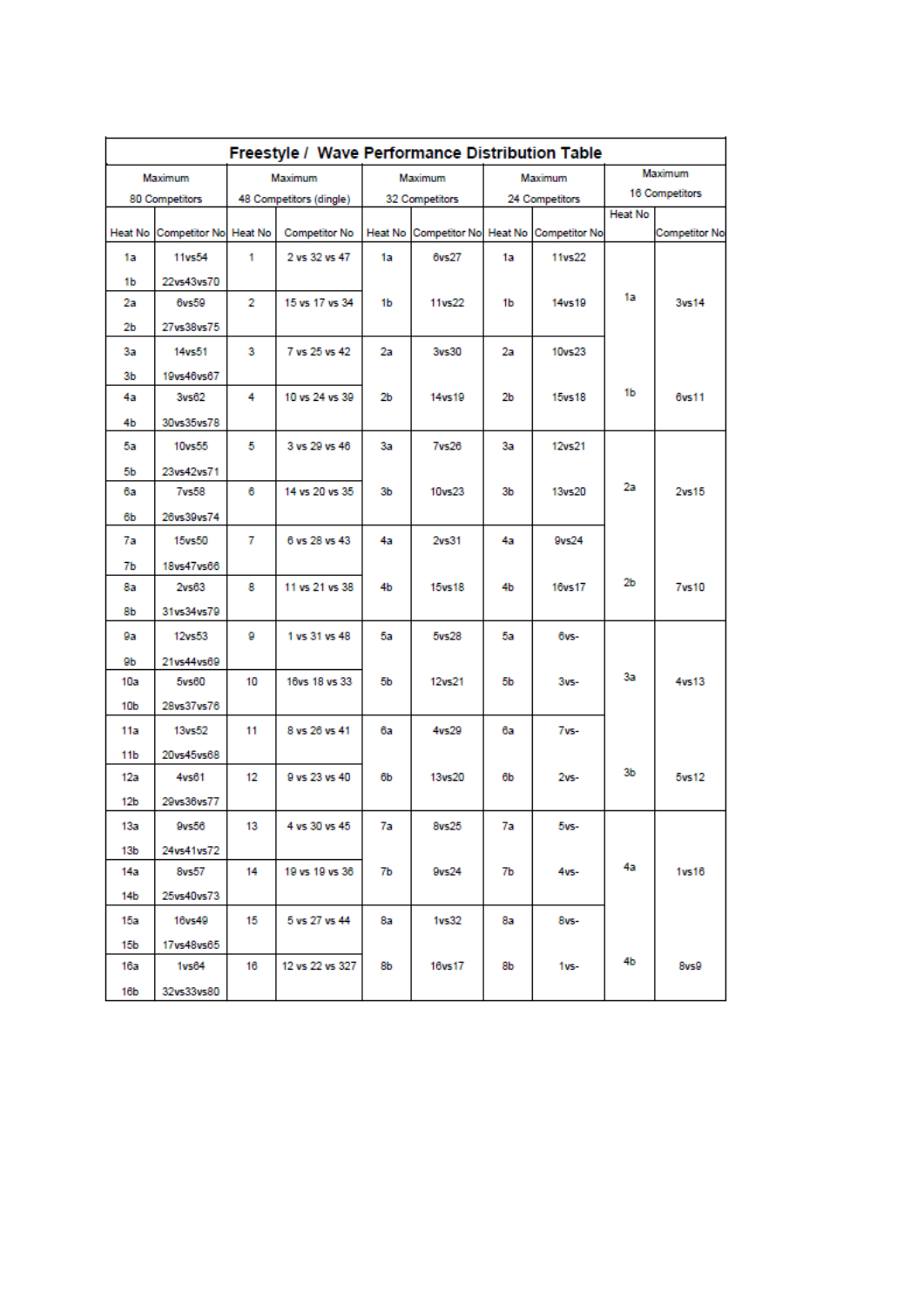### **APPENDIX -3- courses**

# **Figure of eight Slalom**



**Note:** The start can be from the beach or on the water near the marks A or B. If the wind is not cross shore starts should normally be on the water. The finish can be to windward or leeward of mark B, on the water or the beach.



# **Downwind Slalom**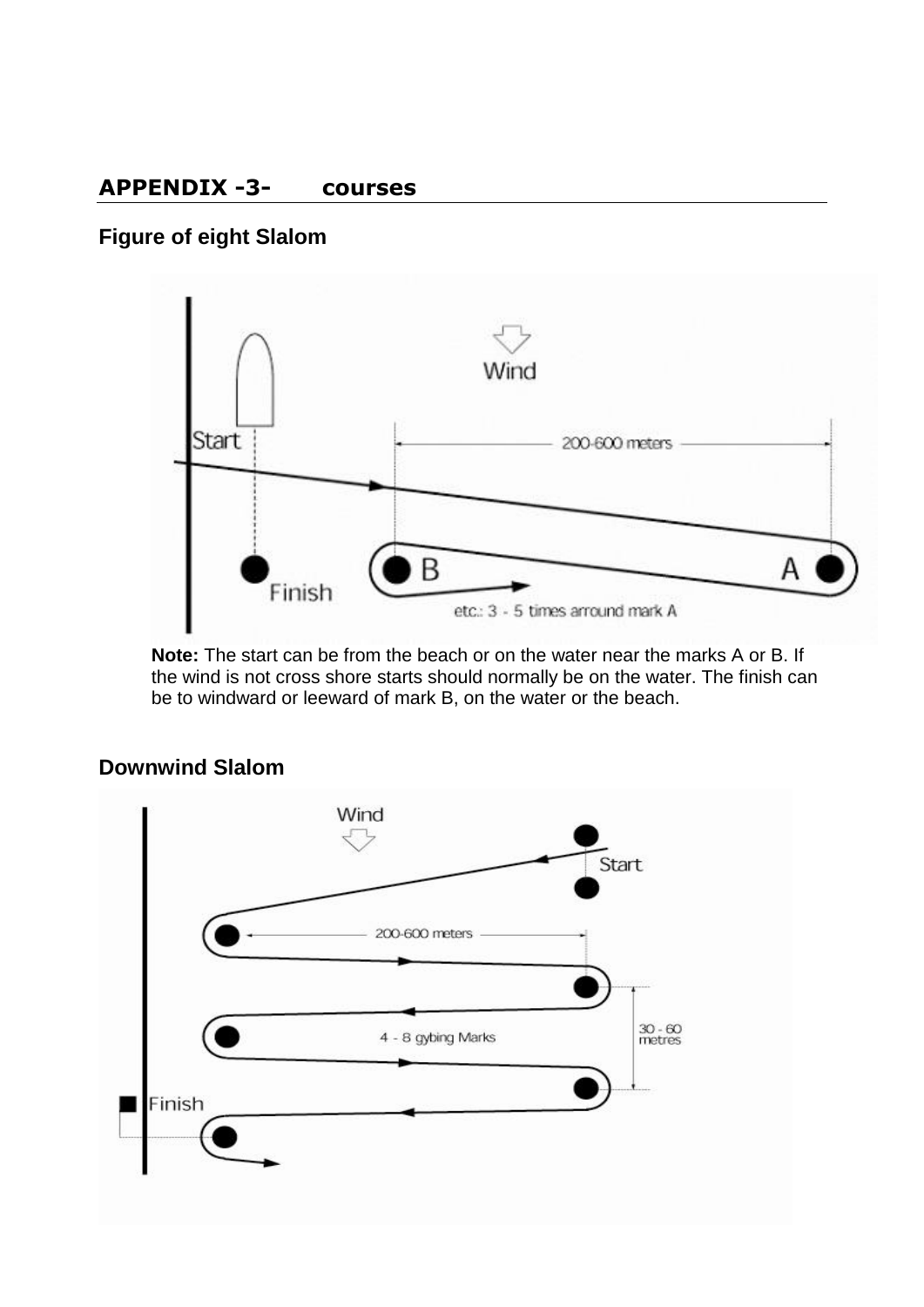If you dissect the sail above the boom into three parts, from the luff:



In the top third you have space for the red rhomboid (for women only)or (see class rules)the class insigniathe Board Manufacturers name or logo

The middle third is where you place your national letters and sail numbers (and if required the national flag)

The lower third, and in the back half of that area, is the place reserved for event sponsors, maximum 0,4 square meter.

The rest of the sail (below the boom and the front half of the lower third above the boom and even above the sail numbers..) can be used for personal sponsors.